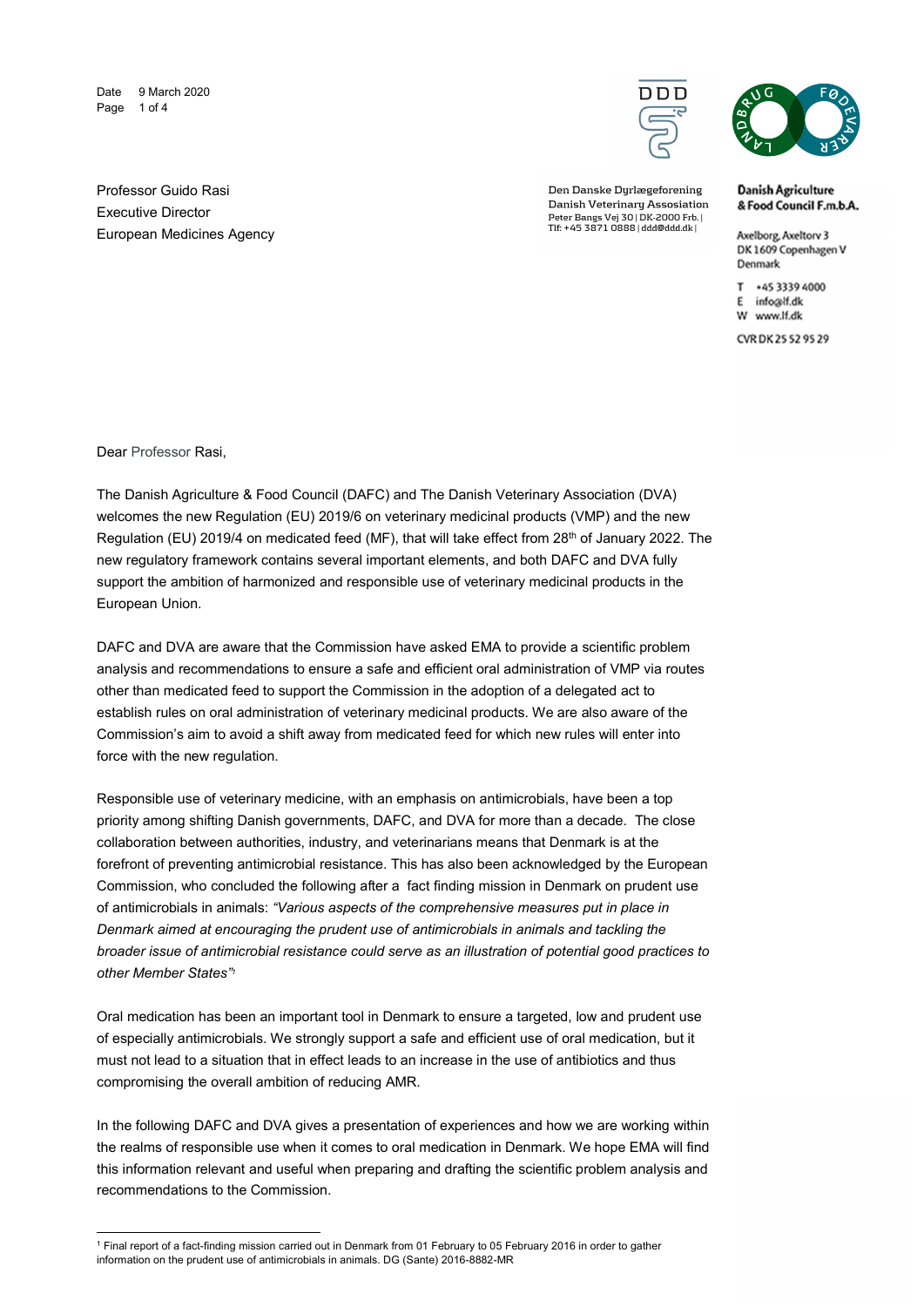

## Prudent use of oral medication in the pig industry

In Denmark oral group medication with antimicrobials (metaphylaxis) administered through the drinking water, is the most common practice of antimicrobial treatment in the Danish pig industry in situations where treatment of individual animals is not effective.

Sick animals very often have a reduced feed intake, making it difficult to ensure an appropriate dosage of antibiotics administered through the feed. However, sick animals are more likely to continue drinking. Therefore, providing antibiotics through drinking water ensures that sick animals receive the proper dosage needed to treat the animals.

Administering antibiotics through the water pipe systems allows for a targeted treatment of animals down to the individual pen. This makes medication through the water system more favourable in terms of targeting antimicrobial treatment to sick animals and/or animals in the incubation phase of disease in disease outbreaks where treatment of individual animals is not effective. A similarly targeted treatment of pigs through medicated feed is not possible as feeding systems typically will consist of only one feeding pipe supplying a whole section or barn resulting in unnecessary treatment of animals in pens not affected by a disease outbreak.

- It is not possible to construct feeding pipe systems that in a similar way as the water pipe system can target treatment at pen size level.
- Administering medicines through the drinking water also reduces the carry-over risk of residues. When using the water pipes the supply of water will clean the pipes immediately after the medication is removed from the system, whereas the use of medicated feed will fill up the whole feeding pipe system increasing the risk of carry-over residues to the next batch of feed.
- On pig farms feed is often stored and mixed from large feed siloes increasing the risk of contamination of medicated feed to the remaining feed mixtures. It will not be possible to completely segregate medicated feed from standard feed increasing the risk of crosscontamination and carry-over residues.
- Medication through water ensures a more homogeneous mixture of medicine compared to medicated feed.

Medicated feed is solely used in situations, where medical remediation is the only option for treatment of diseases in the herd. This is also in line with the EMA categorisation of antibiotics in the EU of December 12, 2019 (EMA/CVMP/CHMP682198/2017)<sup>2</sup>, where EMA gives scientific advice on the impact on public health and animal health of the use of antibiotics in animals. In this categorization EMA gives a suggested listing of routes of administration and formulation. We would like to highlight that EMA in this categorization have ranked oral group medication (metaphylaxis) above group medication via feed/premixes.

We strongly support the development and definitions of best practise for the use of oral group medication (metaphylaxis). In Denmark it has been mandatory for farmers and employees since 2007 to complete a full day-training course undertaken by veterinarians before they are authorised to administer medicines to farm animals. The training is approved and audited by The Danish

-

<sup>2</sup> Categorisation of antibiotics in the European Union - EMA/CVMP/CHMP/682198/2017

<sup>(</sup>https://www.ema.europa.eu/en/documents/report/categorisation-antibiotics-european-union-answer-request-europeancommission-updating-scientific\_en.pdf)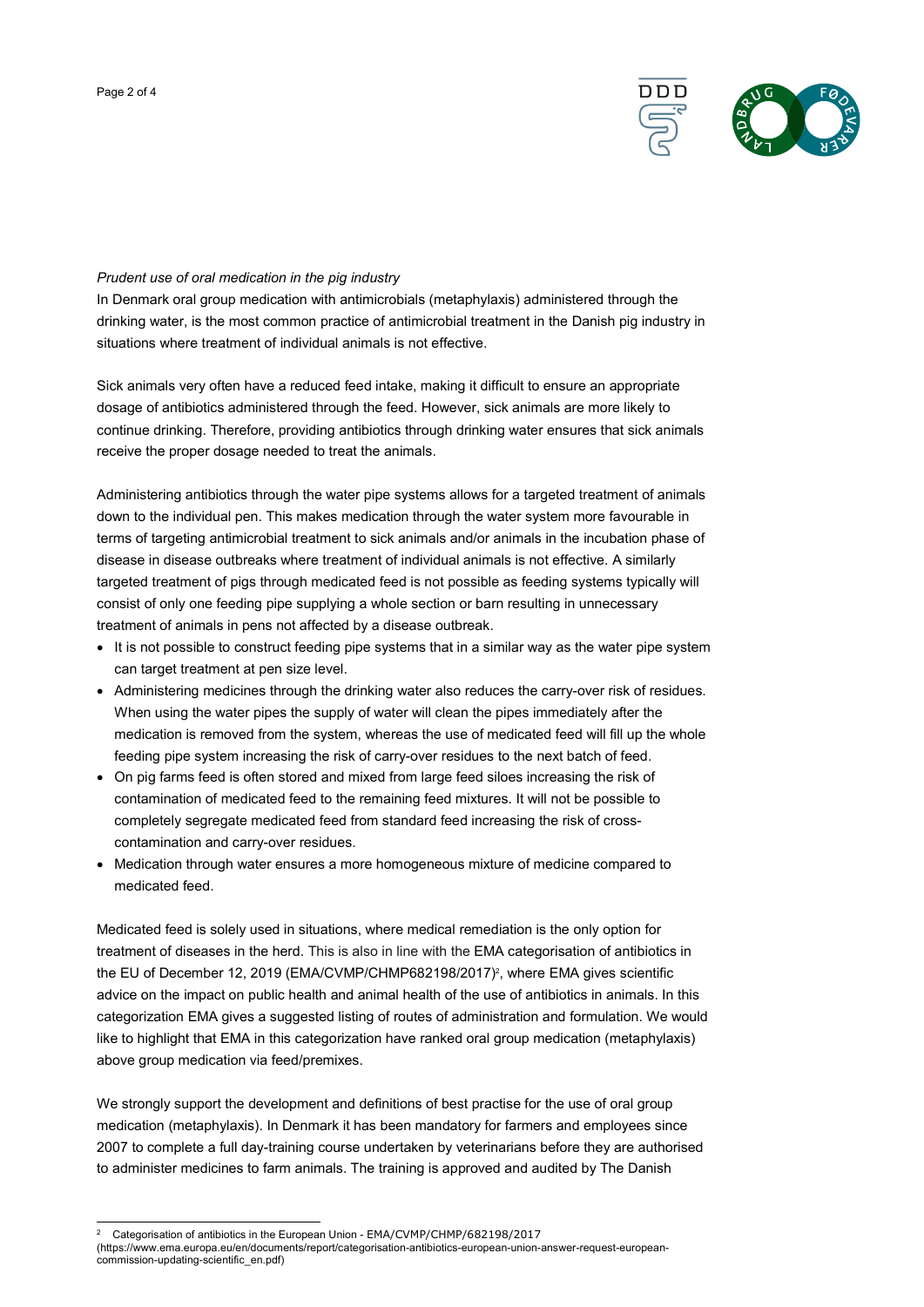

Veterinary and Food Administration and includes training in oral medication to ensure a safe and correct use on farms.

Comprehensive guidelines for best practise for oral medication has been developed by the pig industry. These guidelines are developed specifically to support farmers and veterinarians in prudent use of antibiotics. As part of these guidelines there have been developed factsheets with best practice for:

- Water medication
- Cleaning and disinfection of water pipe systems
- Correct mixture of stock solutions
- Recommendations for water output and number of drinking nipples.

Link to the English version of the guideline: https://pigresearchcentre.dk/Guidelines

Link to videos illustrating correct administration of water medication and guideline for correct mixture of stock solutions can be found here (in Danish only): https://svineproduktion.dk/Viden/Om-grisen/Sygdomme-ogbehandling/Behandling/Medicineringsveje

DAFC and DVA recommend the following procedures to ensure prudent use of antimicrobials administered through water. We hope that these procedures could serve as inspiration to recommendations to guidelines or best practices on a European level

- The water pipe system must be constructed in a way that separates the fresh water supply from the medicated water. Usually that can be done by constructing a system that consist of two individual pipelines.
- The water pipe systems must be constructed in a way to allow for water medication to be supplied at both section and pen size level.
- Medicators must be installed in a way that allows for medication to be carried out at both section and pen size level.
- Procedures must be in place to ensure correct dosing and mixture of medicine into the water, and that stock solution are prepared on daily basis.
- Procedures must be in place to ensure proper cleaning and disinfection of water pipes systems after end of medication.
- Farmers who want to administer oral medication must complete training in the use of oral medication

## Oral medication in the fish industry

An important tool in the prudent use of antibiotics in the fish farming industry is the possibility to choose between medicated feed and on-farm mixing. Medicated feed is often preferred when treating larger number of animals with standard sized feed pellet. However, in many situations a simple on-farm mixing is still an important alternative that can help keep down the amounts of antibiotic needed, fish mortalities, and in turn development of resistance. The are several situations, where on-farm mixing is important:

- Very often outbreaks of fish bacterial diseases is acute to per acute. Immediately onset of treatment is very important to ensure efficient uptake of the medicine through the feed, given the fact that the treatment is metaphylactic.
- It is not possible for fish feed companies to deliver medicated feed in all pellet sizes in time for treatment as they cannot start producing the feed before it has been prescribed by a veterinarian.